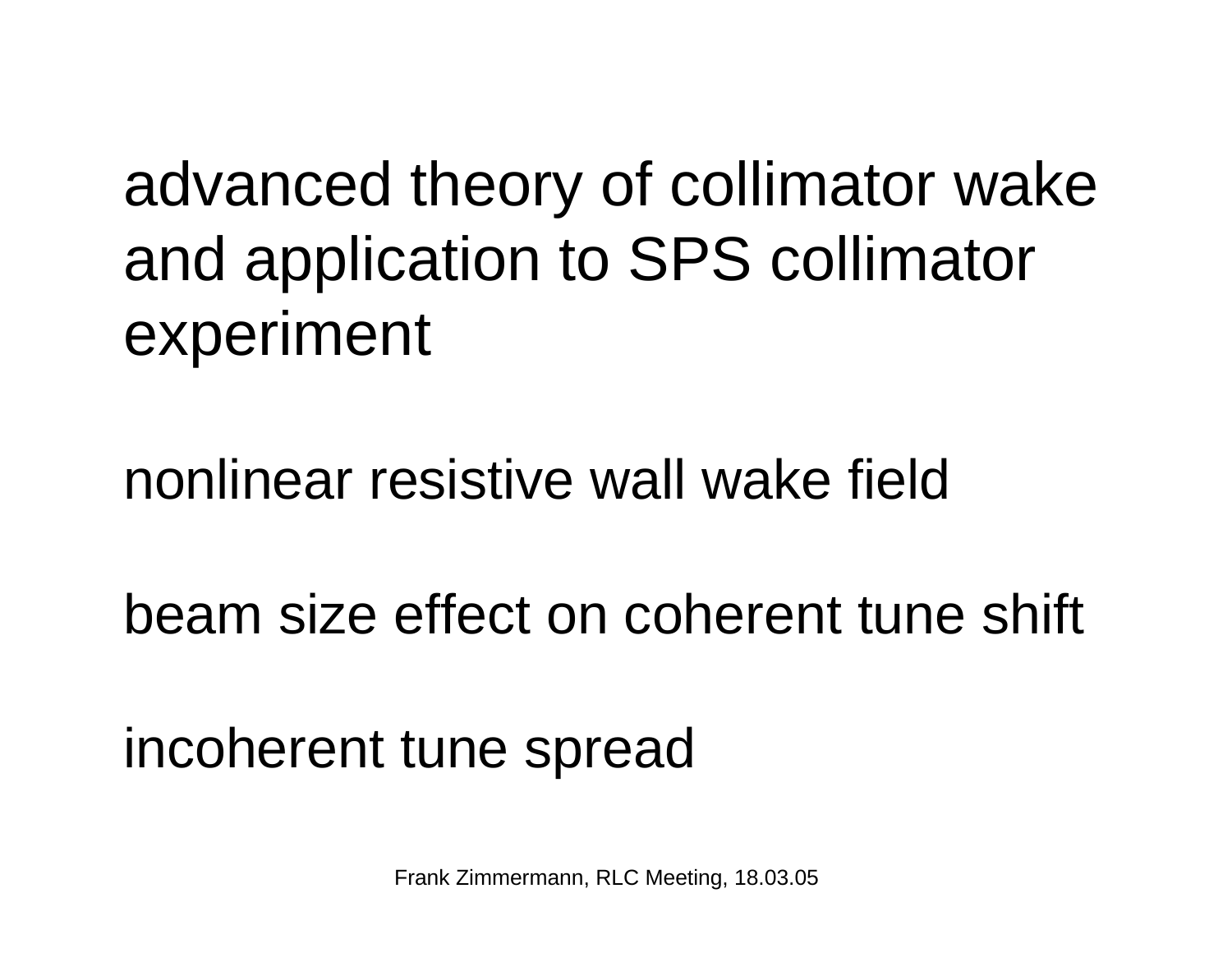Potential for nonlinear resistive-wall impedance between two parallel plates was derived by Piwinski (DESY 94-068, Eq. (52)) and re-written by Bane, Irwin, and Raubenheimer (NLC ZDR p. 594).

$$
V(x, y, x_0, y_0) = -\kappa f_R(\tau) \left[ \frac{-x_- \sinh x_- + y_+ \sin y_+}{\cosh x_+ + \cos y_+} + \frac{x_- \sinh x_- + y_- \sin y_-}{\cosh x_- - \cos y_-} \right]
$$
  
\n
$$
y_+ = \frac{\pi}{2g} (y + y_0), y_- = \frac{\pi}{2g} (y - y_0), x_- = \frac{\pi}{2g} (x - x_0) \quad 2g: \text{full gap}
$$
  
\n
$$
\kappa = \frac{1}{2} \frac{Nr_p}{\gamma \sigma_z} \frac{L}{g} \sqrt{\lambda \sigma_z} \qquad f_R(\tau) = \frac{\sqrt{2}}{\pi} \int_0^\infty \frac{d\tau'}{\sqrt{\tau'}} e^{-\frac{(\tau + \tau')^2}{2}} \quad \langle f_R \rangle = 0.816
$$
  
\nnonlinear kick to test particle:  
\n
$$
\Delta y' = -\left\langle \frac{\partial V}{\partial y} \right\rangle \qquad \lambda = \rho/(120\pi)
$$
  
\nPiwinski formula applies if  $\delta_s \ll \text{Min} (d_{wall}, d_{bw}, 1/(bk^2))$ 

*many thanks to Karl Bane who helped understanding ZDR typos & incorrect reference*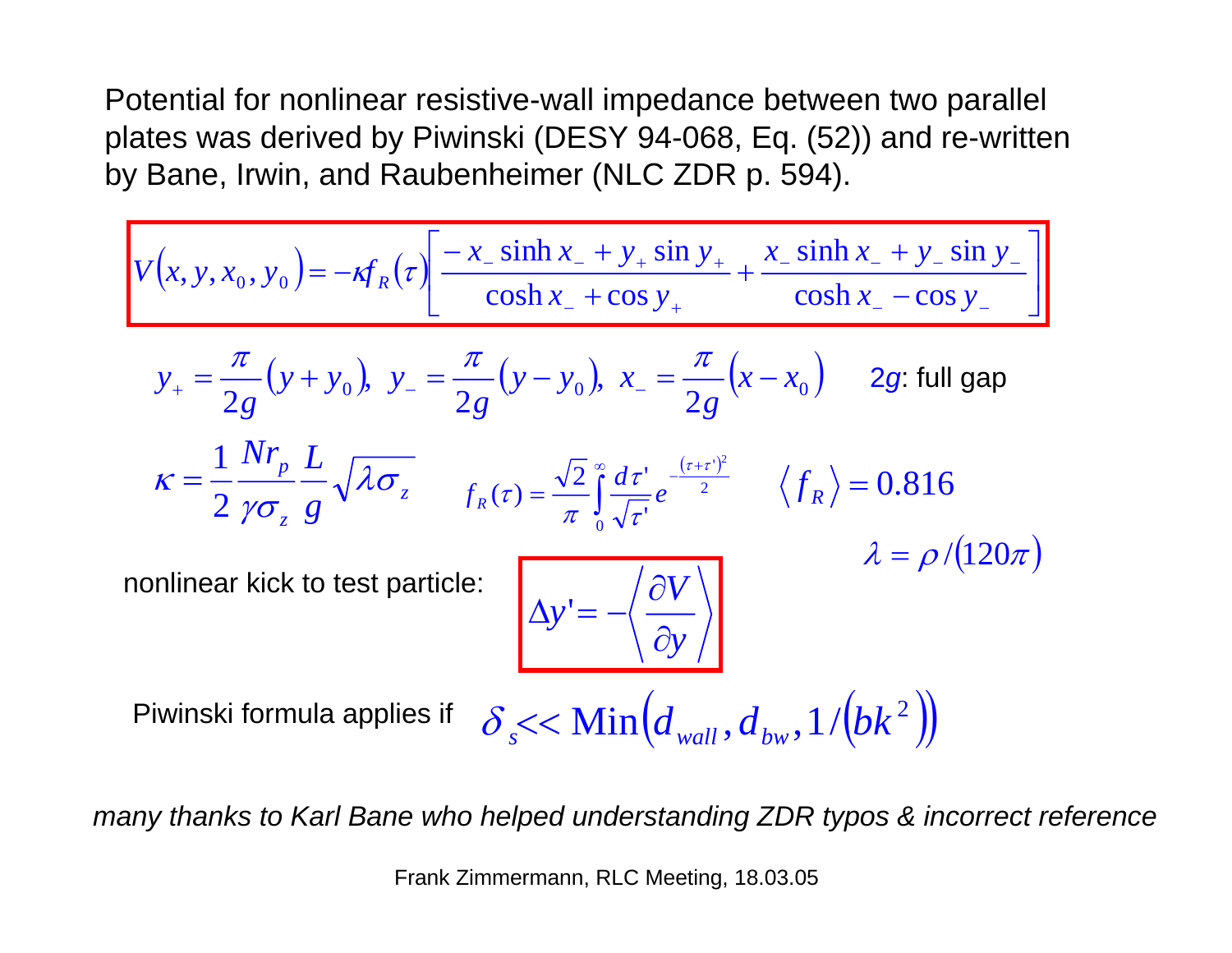

Frank Zimmermann, RLC Meeting, 18.03.05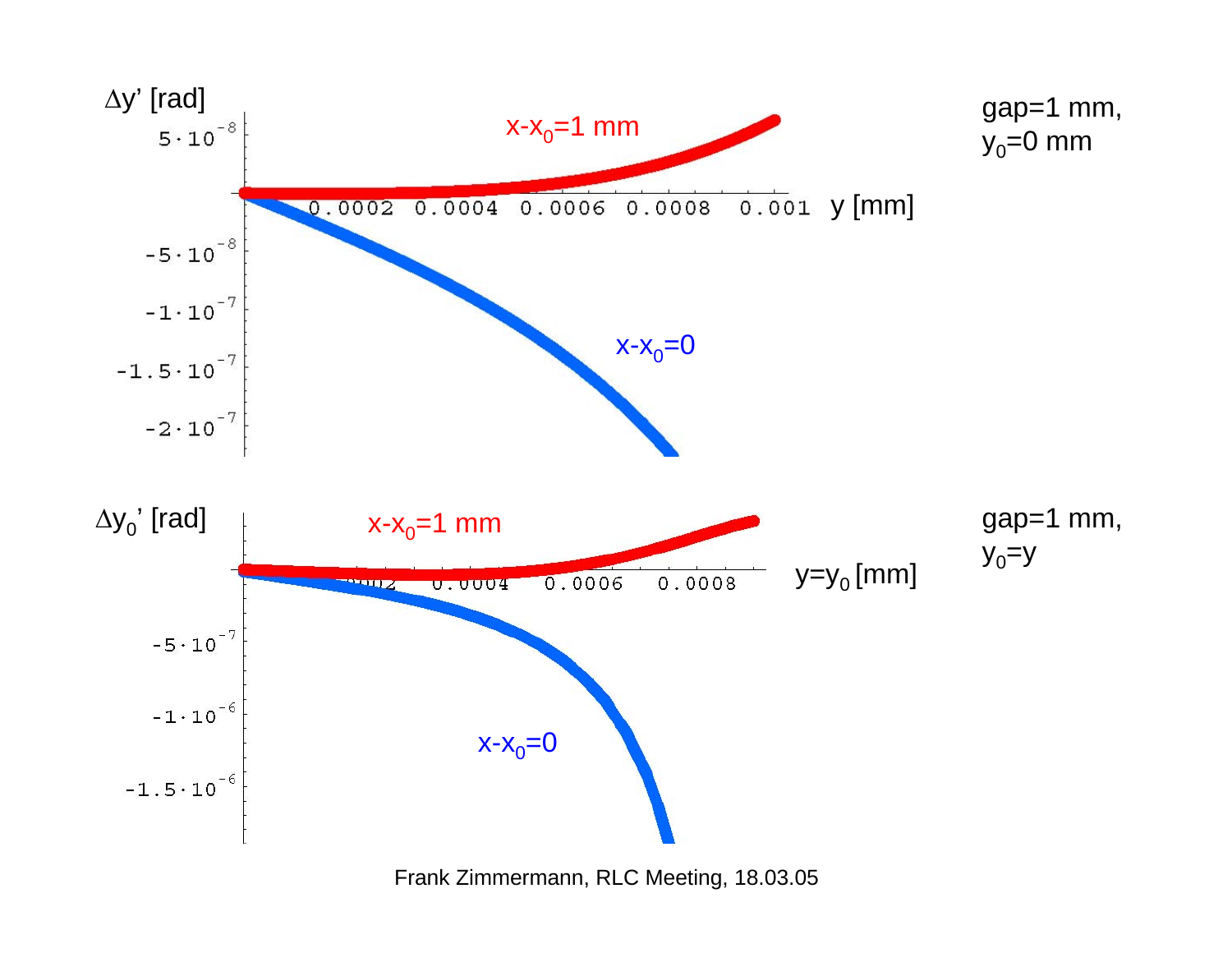I calculate the coherent tune shift as follows

$$
\Delta Q_{coh} = -\frac{\beta}{4\pi} \kappa \langle f_R \rangle \int_{-\infty-\infty-g}^{\infty} \int_{-\infty-\infty-g}^{g} \frac{\partial (\Delta y'(\tilde{x}, y = y_0 + \tilde{y}, x_0, y_0))}{\partial y_0} \Bigg|_{y_0=0} = \frac{e^{-\frac{\tilde{y}^2}{2\sigma_y^2}} e^{-\frac{x^2}{2\sigma_x^2}} e^{-\frac{x_0^2}{2\sigma_x^2}}}{(2\pi)^{3/2} \sigma_x^2 \sigma_y} d\tilde{y} dx dx_0
$$

note: for the SPS experiment we need to exchange *x* and *y* planes

and the incoherent tune shift as

$$
\langle \Delta Q_{y,inc} \rangle = -\frac{\beta}{4\pi} \kappa \langle f_R \rangle \int_{-\infty}^{\infty} \left[ \int_{-\infty}^{\infty} \int_{-\infty}^{\beta} \frac{\partial (\Delta y'(\tilde{x}, y = \tilde{y}, x_0, y_0))}{\partial \tilde{y}} \Big|_{\tilde{y}=0} \frac{e^{-\frac{y_0^2}{2\sigma_y^2}} e^{-\frac{x_0^2}{2\sigma_x^2}}}{2\pi \sigma_x \sigma_y} dy_0 dx_0 \frac{e^{-\frac{y_0^2}{2\sigma_x^2}}}{2\pi \sigma_x \sigma_y} dx
$$

$$
\langle (\Delta Q_{y,inc})^2 \rangle = \int_{-\infty}^{\infty} \left[ \frac{\beta}{4\pi} \kappa \langle f_R \rangle \int_{-\infty}^{\infty} \int_{-\infty}^{\beta} \frac{\partial (\Delta y'(\tilde{x}, y = \tilde{y}, x_0, y_0))}{\partial \tilde{y}} \Big|_{\tilde{y}=0} \frac{e^{-\frac{y_0^2}{2\sigma_y^2}} e^{-\frac{x_0^2}{2\sigma_x^2}}}{2\pi \sigma_x \sigma_y} dy_0 dx_0} \frac{e^{-\frac{y_0^2}{2\sigma_x^2}}}{(2\pi)^{1/2} \sigma_x} dx
$$

$$
\Delta Q_{y,rms}^{rms} = \sqrt{\langle (\Delta Q_{y,inc})^2 \rangle - \langle \Delta Q_{y,inc} \rangle^2}
$$

### equations take scraping losses into account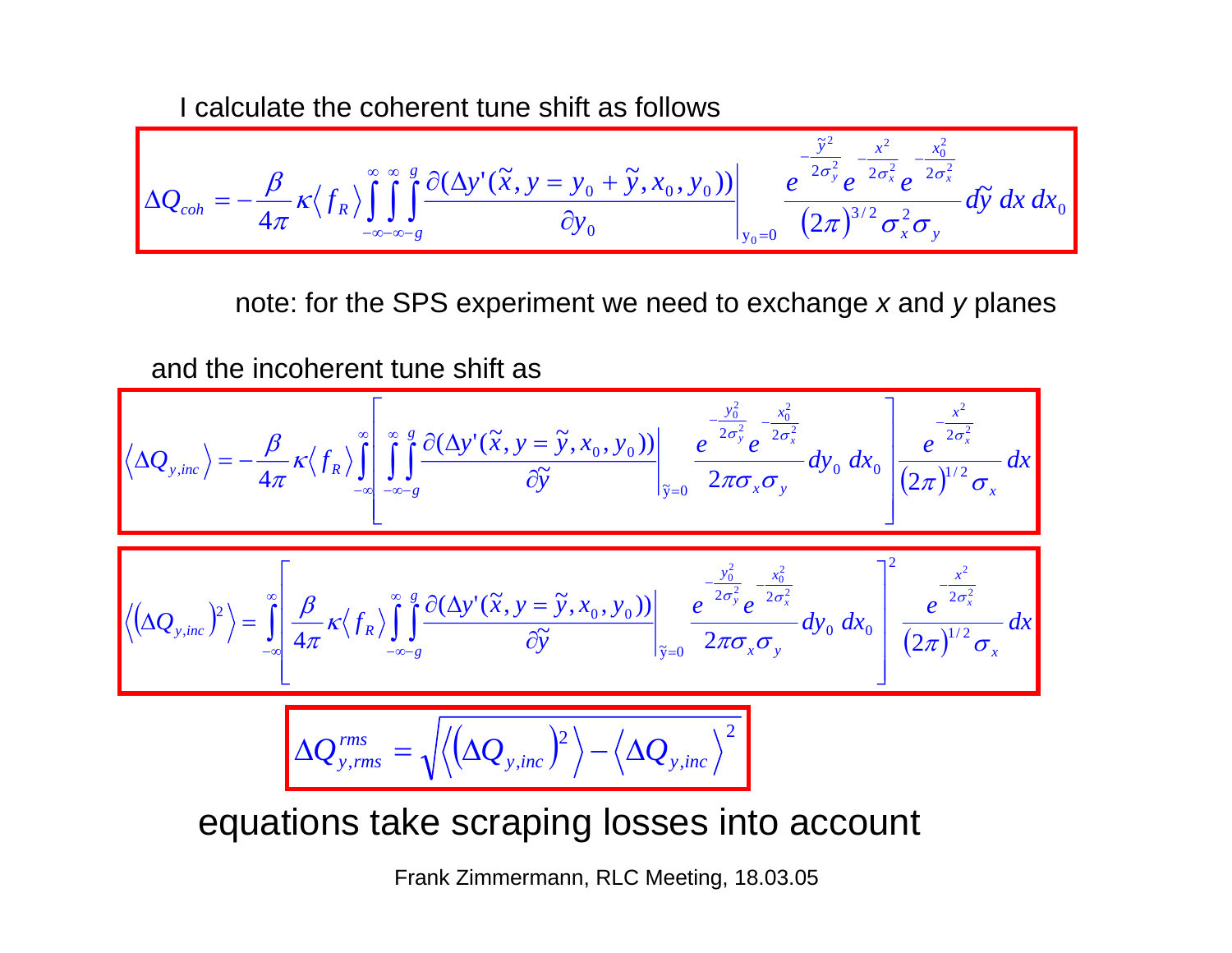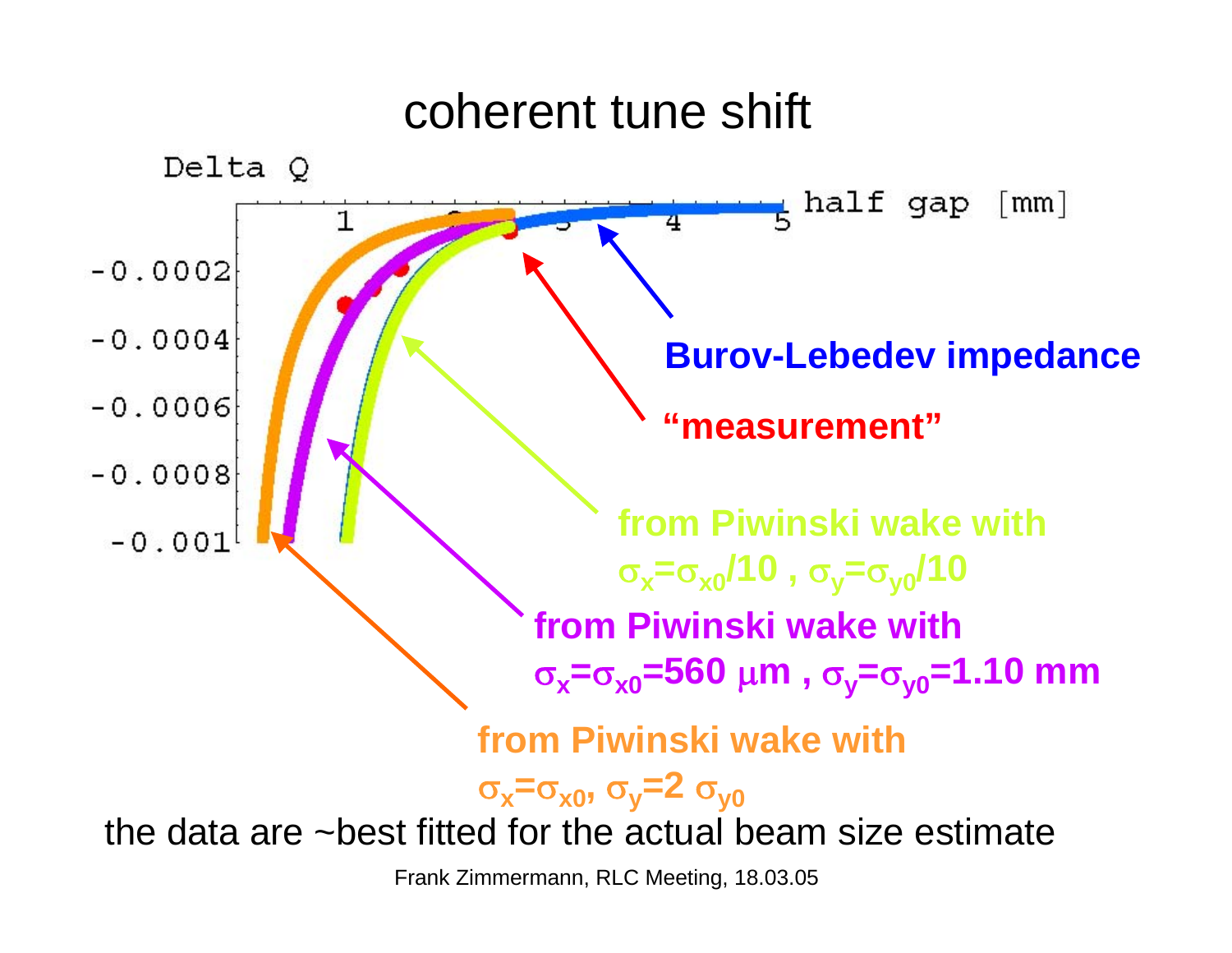## rms incoherent tune spread



(only from transverse rms, i.e., does not include longitudinal variation of  $f_R$ )

### maximum value if gap ~rms beam size